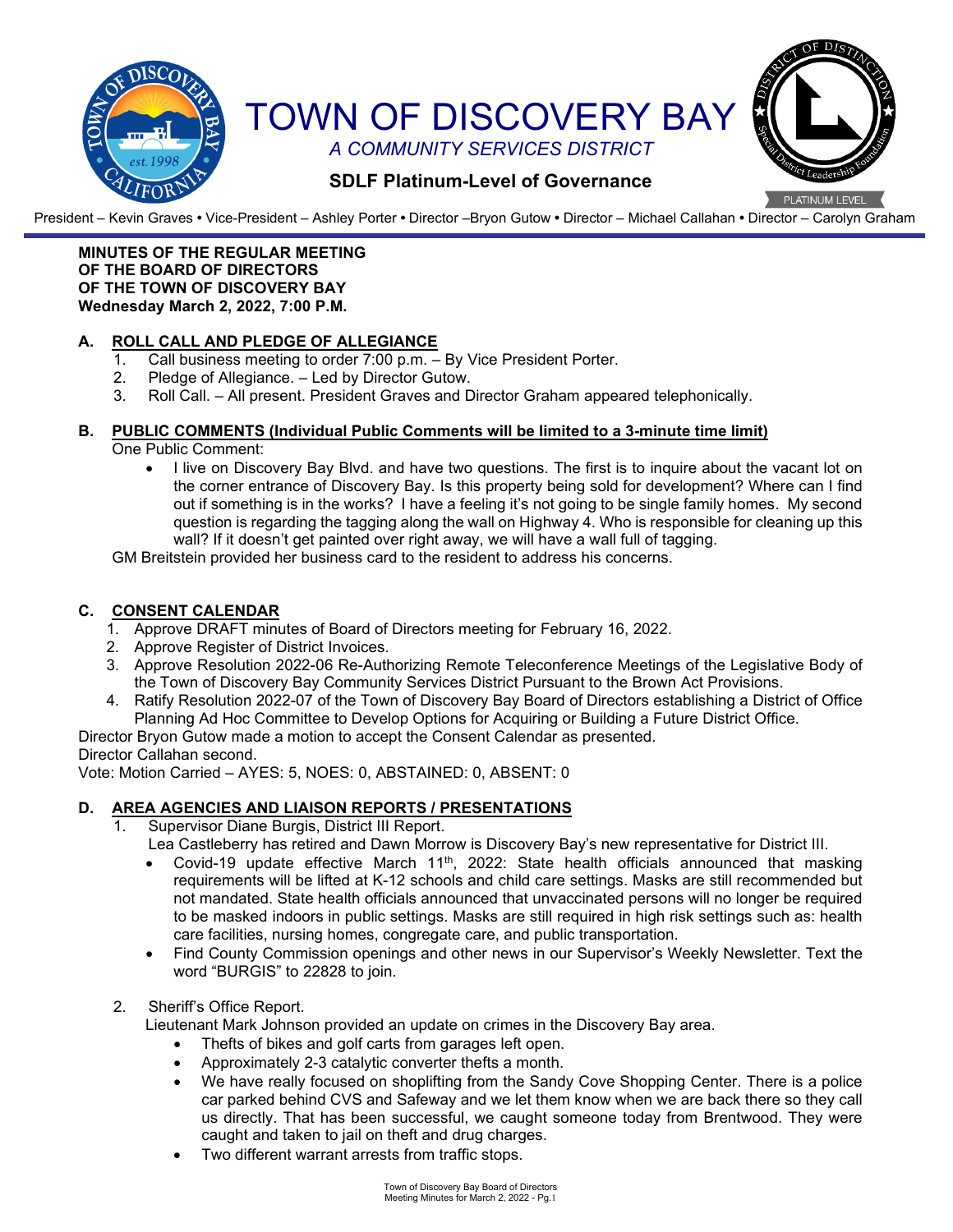- Commercial burglary at La Taqueria Limon in the middle of the night, forced entry through back door and stole from there.
- One interesting case at the Wells Fargo ATM next to Safeway. \$1,000 cash was left in the ATM, someone found and turned it into them. We were able to find the owner and return money to them.

Director Graham posed a question regarding young kids driving golf carts in Discovery Bay and what can be done about this? Lieutenant Mark Johnson advised that this was a matter for CHP but did provide information that if a golf cart is driven on a public road, the driver must have a drivers license; okay if driven on private property.

- 3. CHP Report. None.
- 4. East Contra Costa Fire Protection District Report.

Fire Marshal Steve Aubert reported for the month of February there were a total of 74 calls, no major incidences, 676 service calls, 6 residential structure fires, 2 commercial structure fires, 8 vehicle fires, 2 vegetation fires, and 24 exterior fires. District also responded to 20 vehicle accidents with 1 additional requiring rescue, 4 vehicle vs. pedestrian accidents, 4 motorcycle accidents, and 3 bicycle accidents. Recap of 2021The District received a total of 8,481 calls which is an increase from the previous year by 11%; calendar year of 2021 had a total of 728 calls for service in Discovery Bay alone.

Announcements: LAFCO Meeting will be held on March  $9<sup>th</sup>$  at 1:30 pm the LAFCO Commission will take vote on the final annexation topic for Contra Costa County Fire Protection District. ECCFPD board meeting will take place same evening at 6:30 pm. Wildfire season is fast approaching major wildfires are being reported in Southern California due to weather and lack of rain, notices will be sent out early April for May 15<sup>th</sup> compliance deadline.

#### **E. PRESENTATIONS**

1. Capacity Fee and Connection Study.

Presentation from Alison Lechowicz summarizing water and wastewater capacity fee update. Last study was performed in 2014 the update is needed as there are new capital improvement projects, facilities needed to serve growth has been updated, the Town has completed Wastewater Master Plan, and Denitrification Project for the sewer system now has contractor bids. Water flows and sewer demands has declined due to conservation and drought conditions as well as corresponding sewer flows that impacts the capacity used by development into the future based on single family dwelling.

Director Gutow posed a question to Water / Wastewater Manager Aaron Goldsworthy: "How do we get a wastewater reduction"? Is sprinkler runoff considered wastewater?

Manager Goldsworthy replied: The reason why you are seeing less water in our wastewater is due to drought regulations and meters being installed people are being more conscientious and using less water.

Water and sewer include buy-in portion of the fee for existing facilities based on fixed asset list, water and wastewater enterprises, looked at facilities currently providing service and have capacity to provide service to new customers into the future. Second part of the fee included upcoming capital expenditures allocation of what facilities benefit growth and what facilities benefit existing customers. Main cost of water facility are well upgrades, filter replacement for treatment plants and water main replacements. Wastewater main cost to facilities were lift stations, plan 2 upgrades in addition sewer had denitrification project. The Town can charge interest in financing costs in connection to new facilities to be built. The Town provided debt service estimates.

Existing fees and proposed fees of both water and sewer have slight increases based on capital improvement plans, updated development projections over the next 20 years for single family dwelling units. A survey was performed of comparable agencies of what they charge for typical water and wastewater capacity fee, Discovery Bay is in the mid-range of other agencies in the area even with the proposed change the ranking didn't shift. Discovery Bay continues to be in the middle of the fees of the agencies surveyed. This matter will be brough back to the board on April 20<sup>th</sup>, 2022 for approval.

#### **F. BUSINESS AND ACTION ITEMS**

1. Discussion and Possible Action Regarding Approval of a Second Amended and Restated Memorandum of Understanding with Seven other GSAs for Implementation of a Groundwater Sustainability Plan for the East Contra Costa Subbasin.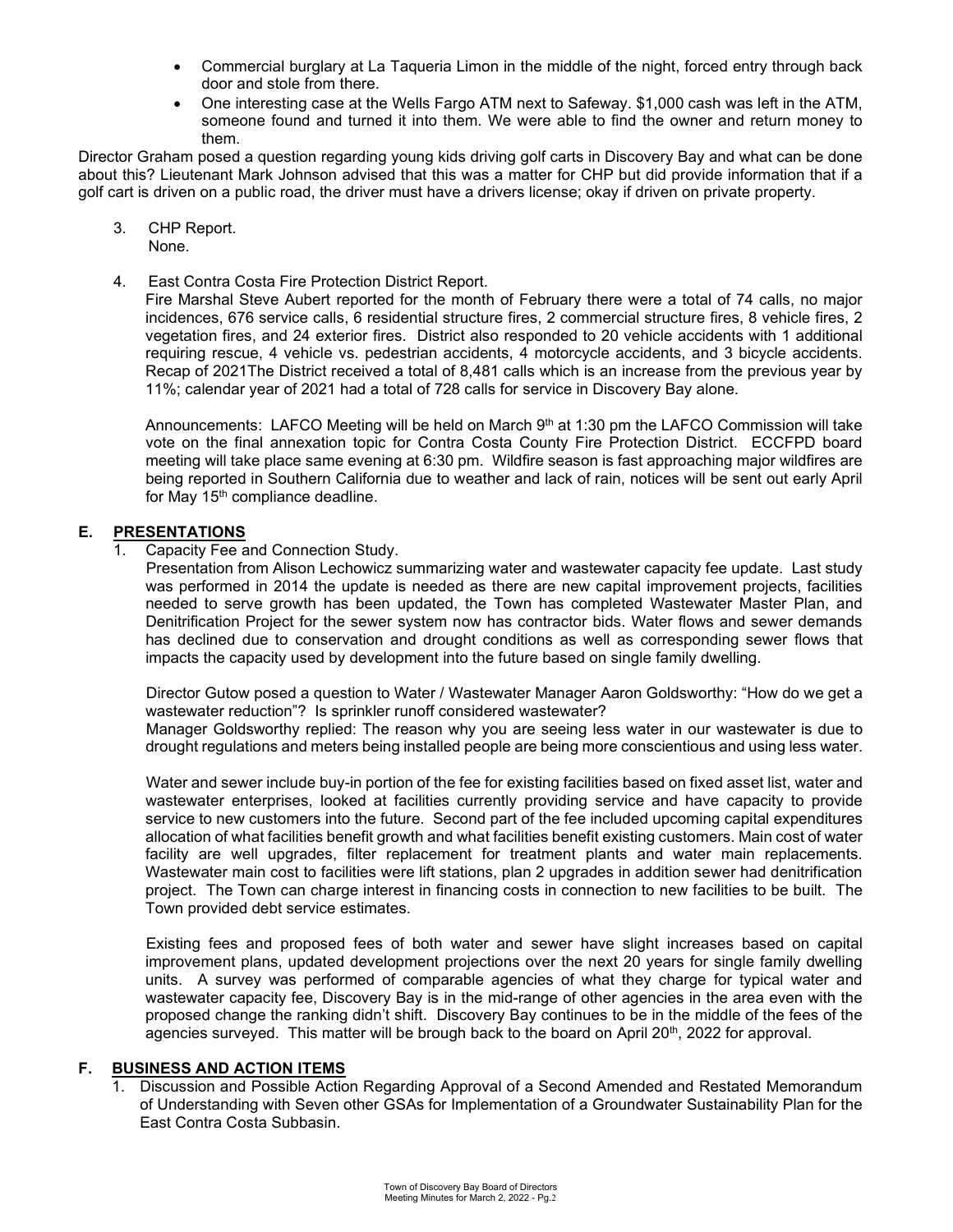• Requesting Board to authorize General Manager to execute and carry out the terms of the Second Amended and Restated Memorandum of Understanding for the Implementation of Groundwater Sustainability Plan along with partner agencies.

President Graves provided acknowledgment of hard work by Interim Assistant General Manager Davies.

No public comments.

Motion made by Director Gutow to approve Staff's recommendation requesting Board to authorize GM to execute and carry out the terms of the Second Amended and Restated Memorandum of Understanding for the Implementation of Groundwater Sustainability Plan along with partner agencies. Second by Director Carolyn Graham. Vote: Motion Carried – AYES: 5, NOES: 0, ABSTAINED: 0, ABSENT: 0

2. Discussion and Possible Action to Approve the Notice of Completion and Final Payment for the Swimming Pool Remodel at the Community Center.

Parks/Landscape Manager Bill Engelman provided pool update of the construction project that is now complete, no outstanding punch list items, all final inspections are complete, passed, and on budget. Recommending Notice of Completion be approved and any remaining payments and retention be remitted to Adams Pool Solutions.

General Manager provided explanation of approval process as requested by Vice President Porter. The process depends on the county turnaround and then 35 days from when we receive it from the county to release the retention.

No public comments.

Motion made by Director Gutow for notice of completion be approved and remit and release funds once authorized from county.

Second by Director Callahan.

Vote: Motion Carried – AYES: 5, NOES: 0, ABSTAINED: 0, ABSENT: 0

3. 2022 Parks and Recreation Public Event Calendar.

Parks and Recreation Department produces a calendar of public events taking place at the Community Center Town Parks. Staff recommends approval of the 2022 Event Calendar.

Motion made by Director Gutow to approve 2022 Parks and Recreation Public Event Calendar. Second by Director Callahan. Vote: Motion Carried – AYES: 5, NOES: 0, ABSTAINED: 0, ABSENT: 0

4. Approval of Park and Recreation 2022 Program, Activities, and Event Fee Waivers.

Parks/Landscape Manager Bill Engelman presented events being waived by the General Manager:

- o Boys Scouts of America Troup 514
- o Contra Costa Library Program for Kids Resisting Aggression Defensively
- $\circ$  The Annual Easter Egg Hunt<br> $\circ$  The Holiday Parade
- **The Holiday Parade**

Staff is recommending acceptance of the above 2022 Program, Activities, and Event Fee Waivers by the General Manager for the total amount of \$1,997.50.

Vice President Porter pointed out that waiving fees is a way The Town is working with the community and giving back to community activities. Director Graham asked, if another well-known group within the community service organization requests to use the Community Center at no charge would it be considered? General Manager confirmed that if they want to have their fee waived it would be brought back to the Board at that time.

No public comments.